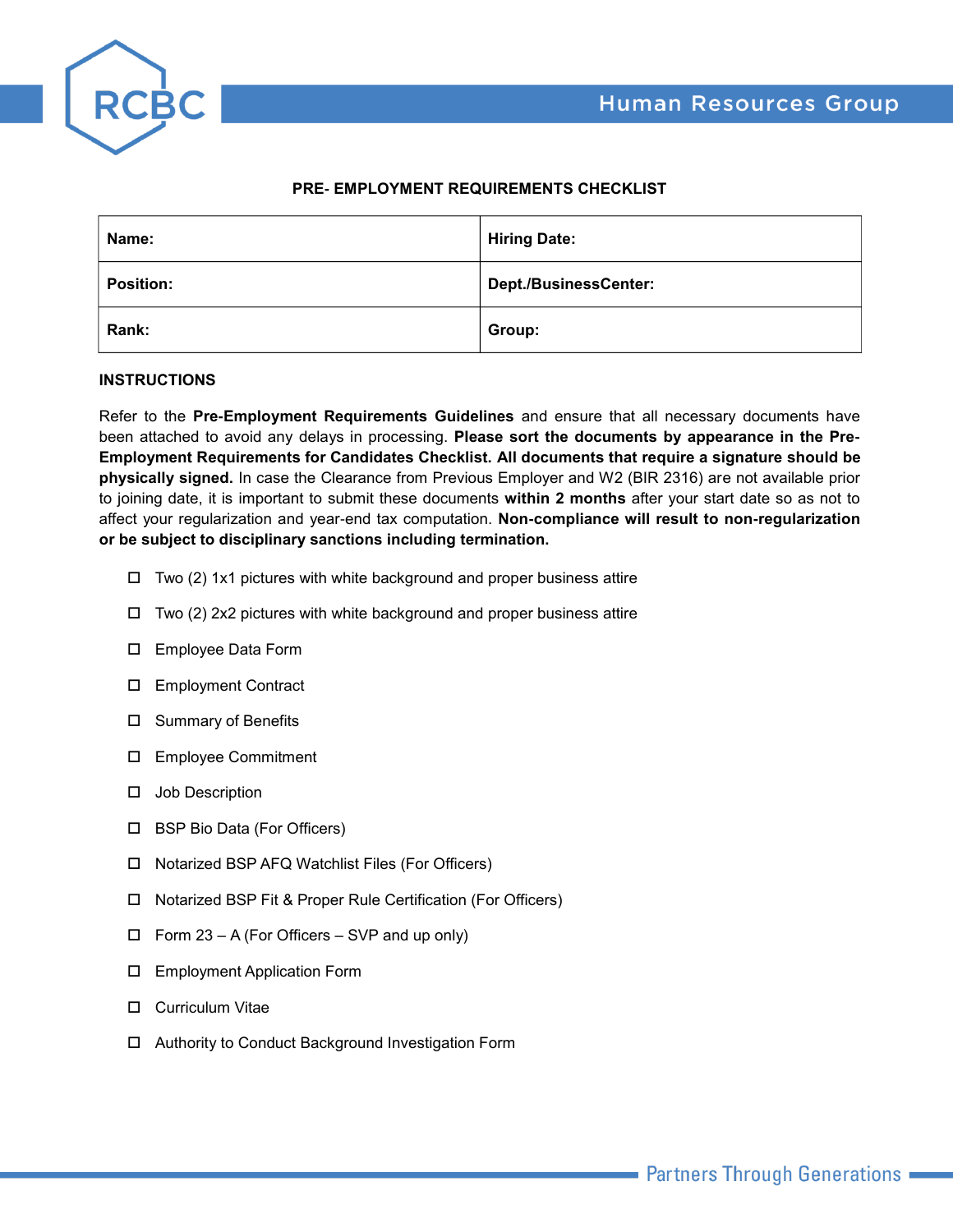



- $\Box$  One (1) Photocopy of Transcript of Records or Copy of Grades
- $\Box$  One (1) Photocopy of Diploma or Certificate of Graduation
- □ One (1) Photocopy of Certificate of Clearance/Employment Certificate from ALL previous employer/s in the last 5 years including the most recent employer
- $\Box$  One (1) Photocopy of W2 / BIR Form 2316 (year-to-date earnings) from previous employment
- □ BIR Form 2316 Undertaking Form
- □ Character References Form
- □ Residence Sketch
- $\Box$  One (1) Photocopy of Employee's Birth Certificate
- $\Box$  One (1) Photocopy of Marriage Certificate (If applicable)
- $\Box$  One (1) Photocopy of Children's Birth Certificate (If applicable)
- □ One (1) Photocopy of Parents' Birth Certificate (both Mother & Father) or Parents' Marriage Certificate (If employee is single)
- $\Box$  NBI clearance (Latest and original)
- □ Any proof of SSS Number (Photocopy of SSS form E-1, SSS I.D. Card or any SSS form reflecting your accurate SSS number).
- □ Any proof of your Tax Identification Number (Photocopy of TIN card or any BIR form reflecting your accurate TIN)
- □ Any proof of Pag-IBIG Number (Photocopy of Pag- IBIG Loyalty Card or MDF reflecting your accurate Pag- IBIG number)
- $\Box$  Any Proof of PhilHealth Number (Photocopy of PhilHealth ID or PhilHealth MDR)
- □ Full Business Disclosure Form
	- o If nothing to declare, indicate N/A
	- o If with declaration, attach necessary documents
- □ Accountability Disclosure Form
	- o If nothing to declare, indicate N/A
	- o If with declaration, attach necessary documents
- □ Data Privacy Notice and Consent Form
- $\Box$  Maxicare Form + Applicable Attachments (Refer to Pre-Employment Requirements Guidelines)
- o PhilHealth Form + Applicable Attachments (Refer to Pre-Employment Requirements Guidelines)